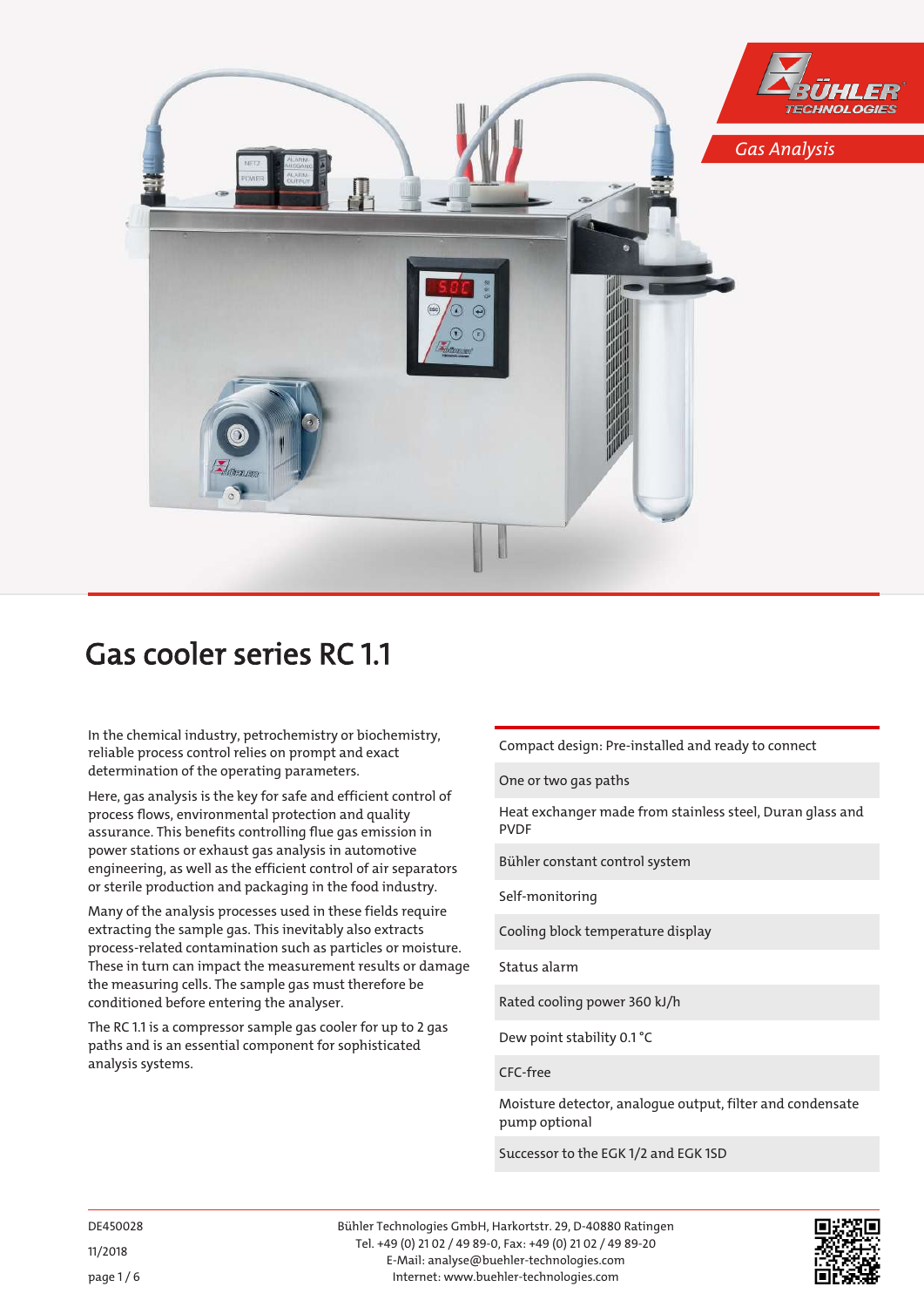# Gas cooler technical data

#### Gas Cooler Technical Data

| Ready for operation                | after max. 15 minutes                                              |        |        |
|------------------------------------|--------------------------------------------------------------------|--------|--------|
| Rated cooling capacity (at 25 °C)  | 360 kJ/h                                                           |        |        |
| Ambient temperature                | 5 °C to 50 °C                                                      |        |        |
| Gas outlet dew temperature, preset | approx. 5 °C                                                       |        |        |
| Dew point fluctuations             |                                                                    |        |        |
| static:                            | ±0.1K                                                              |        |        |
| in the entire specification range: | ±1.5K                                                              |        |        |
| IP rating                          | <b>IP 20</b>                                                       |        |        |
| Housing                            | Stainless steel                                                    |        |        |
| Packaging dimensions               | approx. 420 x 440 x 350 mm                                         |        |        |
| Weight incl. heat exchanger        | approx. 15 kg                                                      |        |        |
| Electric supply                    | 115 V, 60 Hz or 230 V, 50/60 Hz ± 5%<br>Plug per DIN EN 175301-803 |        |        |
| Electrical data                    |                                                                    | 230 V  | 115 V  |
|                                    | Typical power input:                                               | 296 VA | 302 VA |
|                                    | max. operating current:                                            | 2 A    | 3.5A   |
| Alarm output switching connection  | max. 250 V, 2 A, 50 VA<br>Connector per DIN EN 175301-803          |        |        |
| Installation                       | stand-alone or wall-mounted                                        |        |        |
|                                    |                                                                    |        |        |

# Technical Data - Options

# Technical Data Peristaltic Pumps CPsingle / CPdouble

| Flow rate         | 0.3 L/h (50 Hz) / 0.36 L/h (60 Hz) with standard hose              |
|-------------------|--------------------------------------------------------------------|
| Vacuum inlet      | max. 0.8 bar                                                       |
| Pressure inlet    | max. 1 bar                                                         |
| Outlet pressure   | 1 bar                                                              |
| Hose              | $4 \times 1.6$ mm                                                  |
| Condensate outlet | Hose nipple Ø6 mm<br>Screw connection 4/6 (metric), 1/6"-1/4" (US) |
| Protection class  | IP 40                                                              |
| Materials         |                                                                    |
| Hose:             | Norprene (Standard), Marprene, Fluran                              |
| Connections:      | <b>PVDF</b>                                                        |

#### Analogue Output Cooler Temperature Technical Data

| Signal     | 4-20 mA or 2-10 V                                  |
|------------|----------------------------------------------------|
|            | corresponds to -20 °C to +60 °C cooler temperature |
| Connection | M12x1 plug, DIN EN 61076-2-101                     |

#### Technical Data Filter AGF-PV-30-F2-L

| Ambient temperature                 | 3 °C to 100 °C                                  |
|-------------------------------------|-------------------------------------------------|
| max. operating pressure with filter | 2 bar                                           |
| Filter surface                      | 125 cm <sup>2</sup>                             |
| Filter mesh                         | $2 \mu m$                                       |
| Dead volume                         | $108$ ml                                        |
| Materials                           |                                                 |
| Filter:                             | PVDF, Duran glass (parts in contact with media) |
| Seal:                               | Viton                                           |
| Filter element:                     | sintered PTFE                                   |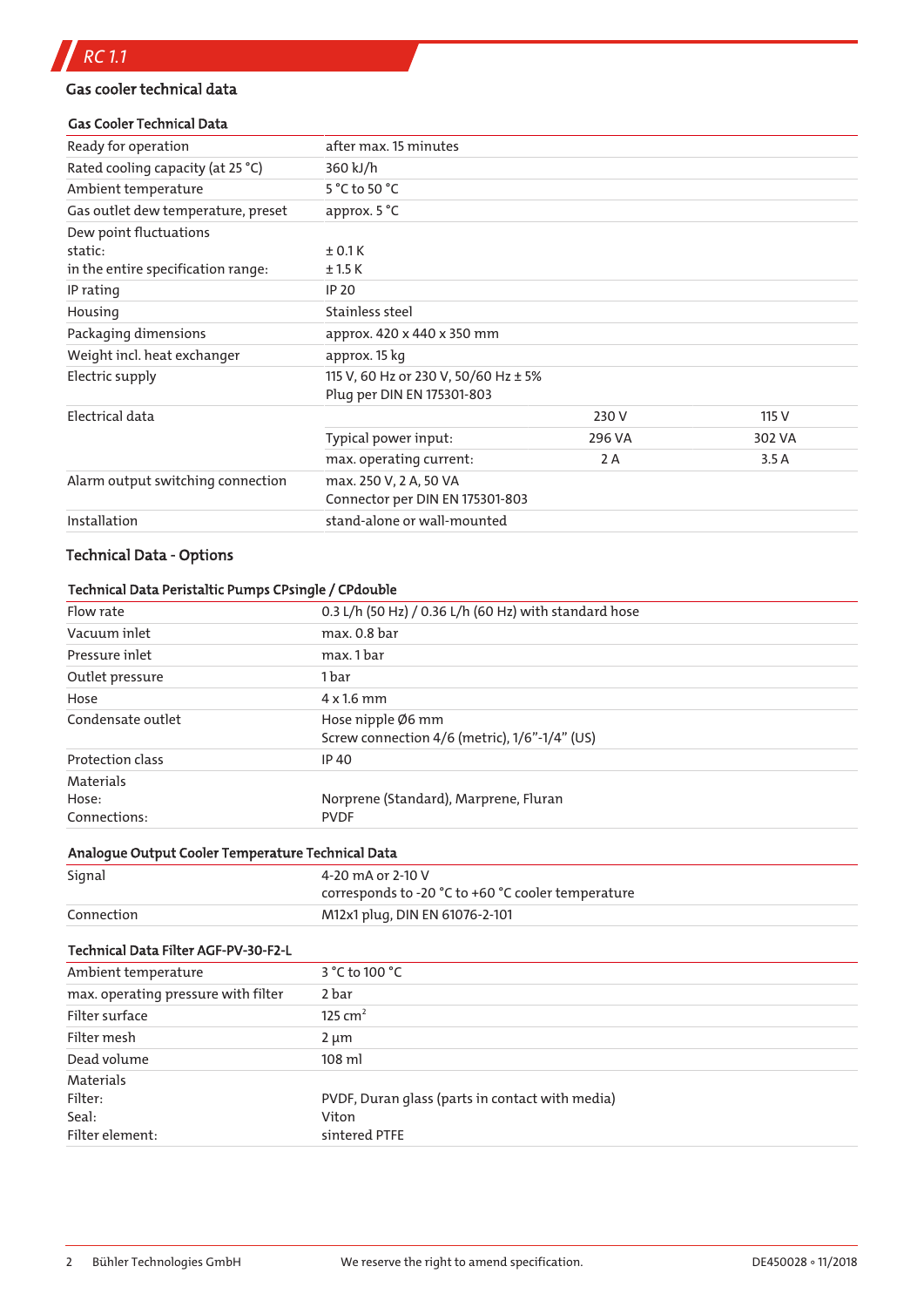| $3 °C$ to 50 $°C$                                       |
|---------------------------------------------------------|
| 2 bar                                                   |
| PVDF, PTFE, epoxy resin, stainless steel 1.4571, 1.4576 |
|                                                         |

#### Performance data



Note: The limit curves for the heat exchangers exchanger apply to a dew point of 65 °C.

#### Diagram typical installation



See data sheets for individual component types and data.

#### Heat exchanger description

The energy content of the sample gas and the required cooling capacity of the gas cooler is determined by three parameters: gas temperature  $\vartheta_c$ , (inlet) dew point  $\tau_e$  (moisture content) and volume flow v. The outlet dew point rises with increasing energy content of the gas. The approved energy load from the gas is therefore determined by the tolerated rise in the dew point.

The following limits are specified for a normal standard operating point of  $T_e$  = 65 °C and  $\vartheta_G$  = 90 °C. The maximum volume flow  $v_{\text{max}}$  in Nl/h of cooled air is indicated, so after moisture has condensed.

If the values fall below  $T_e$  and  $\vartheta_c$ , the flow  $v_{max}$  may be increased. For example, on the TG heat exchanger the parameter triple  $T_e = 65 \degree C$ ,  $\vartheta_G = 90 \degree C$  and v = 280 Nl/h may also be used in place of  $T_e = 50 \degree C$ ,  $\vartheta_G = 80 \degree C$  and v = 380 Nl/h

Please contact our experts for clarification or refer to our design program.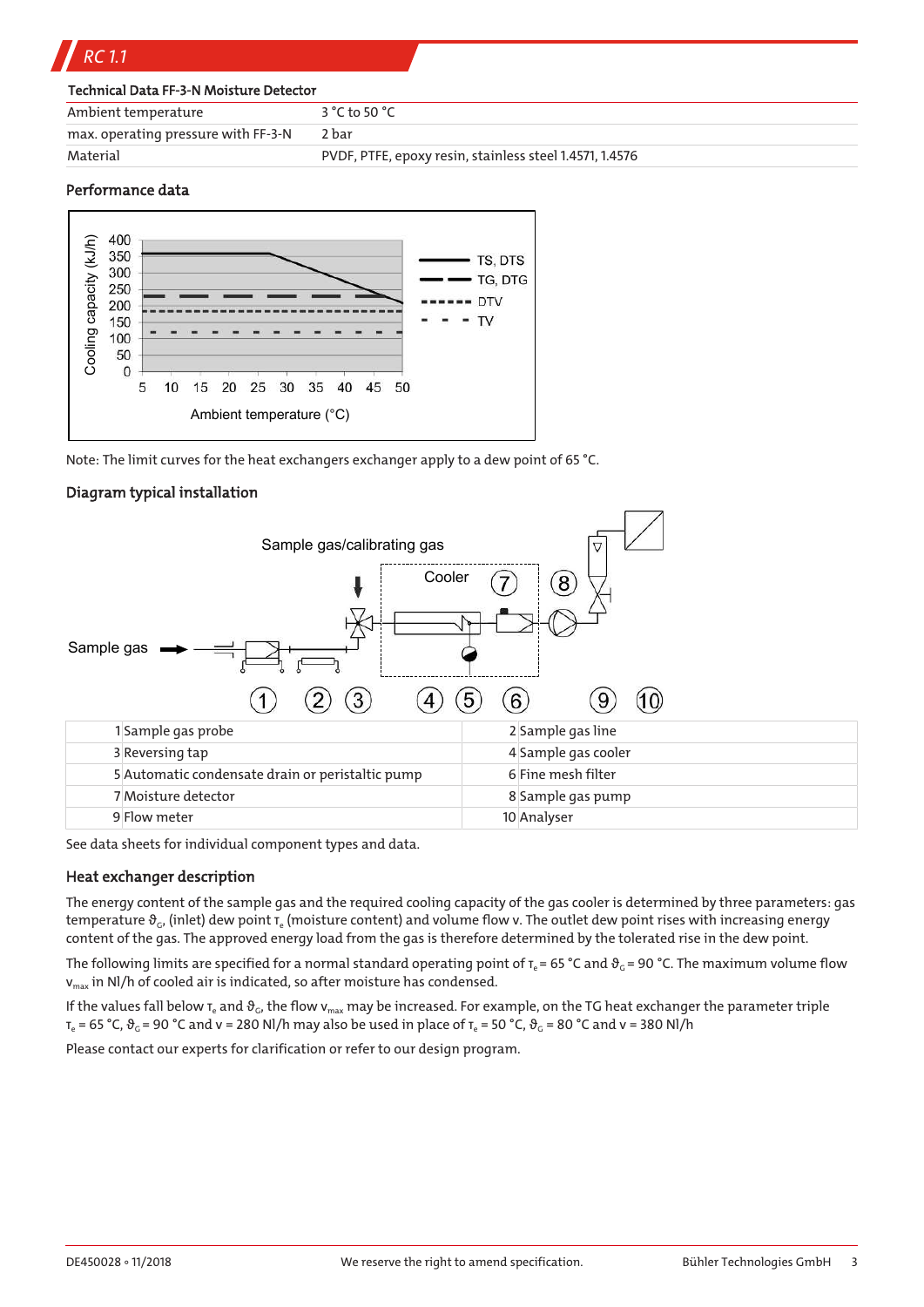# *RC 1.1*

# Heat exchanger overview

| Heat exchanger                                                       | <b>TS</b><br>$TS-I2$      | TG<br>TG                     | TV-SS<br>TV-SS-I $^{2}$ | DTS (DTS-6 $3)$ )<br>DTS-I (DTS-6-I <sup>3)</sup> ) <sup>2)</sup> | <b>DTG</b><br><b>DTG</b>    | DTV <sup>3</sup><br>$DTV-I23$ |
|----------------------------------------------------------------------|---------------------------|------------------------------|-------------------------|-------------------------------------------------------------------|-----------------------------|-------------------------------|
| Version / Material                                                   | <b>Stainless</b><br>steel | Glass                        | <b>PVDF</b>             | Stainless steel                                                   | Glass                       | <b>PVDF</b>                   |
| Flow rate $v_{\text{max}}$ <sup>1)</sup>                             | 530 L/h                   | 280 L/h                      | 155 L/h                 | $2 \times 250$ L/h                                                | 2 x 140 L/h                 | $2 \times 115$ L/h            |
| Inlet dew point $T_{\text{e,max}}$ <sup>1)</sup>                     | 80 °C                     | 80 °C                        | 65 °C                   | 80 °C                                                             | 65 °C                       | 65 °C                         |
| Gas inlet temperature $\vartheta_{\text{\tiny G,max}}$ <sup>1)</sup> | 180 °C                    | 140 °C                       | 140 °C                  | 180 °C                                                            | 140 °C                      | 140 °C                        |
| Max. Cooling capacity $Q_{\text{max}}$                               | 450 kJ/h                  | 230 kJ/h                     | 120 kJ/h                | 450 kJ/h                                                          | 230 kJ/h                    | 185 kJ/h                      |
| Gas pressure $p_{\text{max}}$                                        | 160 bar                   | 3 bar                        | 3 bar                   | 25 bar                                                            | 3 bar                       | 2 bar                         |
| Pressure drop ∆p (v=150 L/h)                                         | 8 mbar                    | 8 mbar                       | 8 mbar                  | 5 mbar each                                                       | 5 mbar each                 | 15 mbar each                  |
| Dead volume $V_{\text{tot}}$                                         | 69 ml                     | 48 ml                        | 129 ml                  | $28/25$ ml                                                        | $28/25$ ml                  | $21 / 21$ ml                  |
| Gas connections (metric)                                             | G1/4                      | GL 14 (6 mm) $4$             | DN 4/6                  | 6 mm tube                                                         | GL14 (6 mm) $4$ )           | DN 4/6                        |
| Gas connections (US)                                                 | NPT 1/4"                  | GL 14 $(1/4")$ <sup>4)</sup> | $1/4$ "- $1/6$ "        | $1/4$ " tube                                                      | GL14 $(1/4")^{4}$           | $1/4$ "-1/6"                  |
| Condensate out connections<br>(metric)                               | G <sub>3</sub> /8         | GL 25 (12 mm) $4$ )          | G <sub>3</sub> /8       | Tube 10 mm (6 mm)                                                 | GL18 (10 mm) $4$            | DN 5/8                        |
| Condensate out connections<br>(US)                                   | NPT 3/8"                  | GL 25 (1/2") <sup>4)</sup>   | <b>NPT 3/8"</b>         | Tube 3/8" (1/4")                                                  | GL18 $(3/8")$ <sup>4)</sup> | $3/16" - 5/16"$               |

 $^{1}$  Max. cooling capacity of the cooler must be considered

 $^{2)}$  Models marked I have NPT threads or US tubes, respectively.

<sup>3)</sup> Condensate drain only possible with condensate pump

4) Gasket inside diameter

# Dimensions





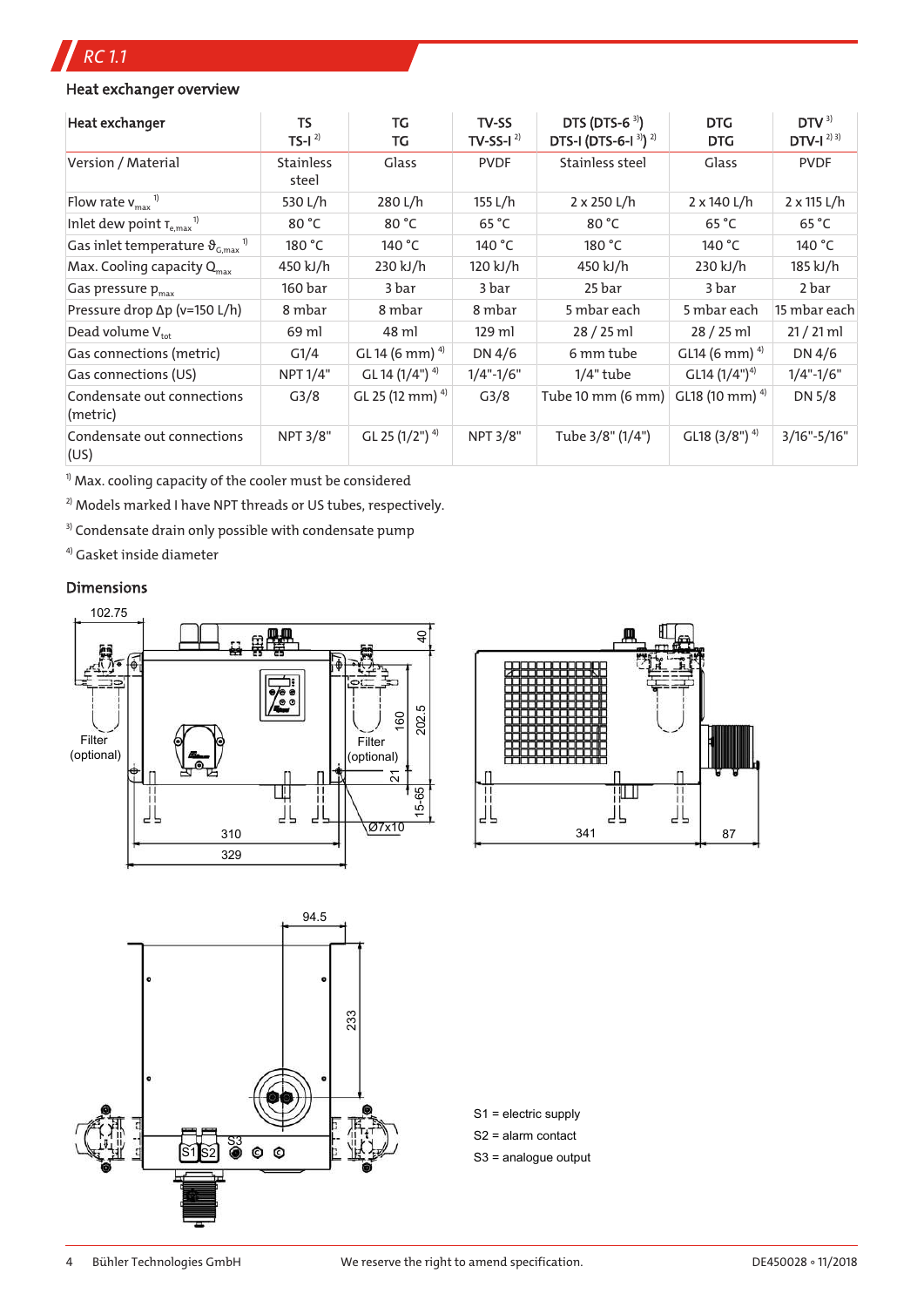*RC 1.1*

```
Ordering instructions
```
# Gas cooler

The item number is a code for the configuration of your unit. Please use the following model key:

|  |                |                |                   |                |                |             |                |                     |              |             |  | Voltage                                                     |
|--|----------------|----------------|-------------------|----------------|----------------|-------------|----------------|---------------------|--------------|-------------|--|-------------------------------------------------------------|
|  | 1              |                |                   |                |                |             |                |                     |              |             |  | 115 V, 60 Hz                                                |
|  | $\overline{2}$ |                |                   |                |                |             |                |                     |              |             |  | 230 V, 50/60 Hz                                             |
|  |                |                |                   |                |                |             |                |                     |              |             |  | <b>Heat exchanger</b>                                       |
|  |                | 1 <sup>1</sup> | $\mathbf{1}$      | $\overline{0}$ |                |             |                |                     |              |             |  | 1 gas path, stainless steel/ (TS), metric                   |
|  |                | $\mathbf{1}$   | $1 \mid 5$        |                |                |             |                |                     |              |             |  | 1 gas path, stainless steel/ (TS-I), US                     |
|  |                | 1              | $2 \mid 0$        |                |                |             |                |                     |              |             |  | 1 gas path, glass/ (TG), metric                             |
|  |                | $\mathbf{1}$   | $2 \mid 5$        |                |                |             |                |                     |              |             |  | 1 gas path, glass/ (TG), US hoses                           |
|  |                | 1              | $\overline{3}$    | $\overline{0}$ |                |             |                |                     |              |             |  | 1 gas path, PVDF/ (TV), metric                              |
|  |                | 1              | $\overline{3}$    | -5             |                |             |                |                     |              |             |  | 1 gas path, PVDF/ (TV-I), US                                |
|  |                | $\overline{2}$ | 6                 | $\overline{0}$ |                |             |                |                     |              |             |  | 2 gas paths, stainless steel/ (DTS), metric                 |
|  |                | $\overline{2}$ | 6                 | $\vert$ 1      |                |             |                |                     |              |             |  | 2 gas paths, stainless steel/ (DTS-6) <sup>1</sup> , metric |
|  |                | $\overline{2}$ | 6                 | 5              |                |             |                |                     |              |             |  | 2 gas paths, stainless steel/ (DTS-I), US                   |
|  |                | $\overline{2}$ | $\,$ 6 $\,$       | 6              |                |             |                |                     |              |             |  | 2 gas paths, stainless steel/ (DTS-6-I) <sup>1</sup> , US   |
|  |                | $\overline{2}$ | 7 0               |                |                |             |                |                     |              |             |  | 2 gas paths, glass/ (DTG), metric                           |
|  |                | $\overline{2}$ | $7 \mid 5$        |                |                |             |                |                     |              |             |  | 2 gas paths, glass/ (DTG-I), US hoses                       |
|  |                | $\overline{2}$ | 8 0               |                |                |             |                |                     |              |             |  | 2 gas paths, PVDF/ $(DTV)^{1}$ , metric                     |
|  |                |                | $2 \mid 8 \mid 5$ |                |                |             |                |                     |              |             |  | 2 gas paths, PVDF/ (DTV-I) <sup>1)</sup> , US               |
|  |                |                |                   |                |                |             |                |                     |              |             |  | Condensate drain <sup>2)</sup>                              |
|  |                |                |                   |                | 0              | $\pmb{0}$   |                |                     |              |             |  | without condensate drain                                    |
|  |                |                |                   |                | $\mathbf{1}$   | $\pmb{0}$   |                |                     |              |             |  | CPsingle with adapter, angled <sup>3)</sup>                 |
|  |                |                |                   |                | $\mathsf 2$    | $\mathbf 0$ |                |                     |              |             |  | CPdouble with adapter, angled <sup>3)</sup>                 |
|  |                |                |                   |                | 3              | $\mathbf 0$ |                |                     |              |             |  | CPsingle with screw connection, metric/US <sup>3)</sup>     |
|  |                |                |                   |                | $\overline{4}$ | $\mathbf 0$ |                |                     |              |             |  | CPdouble with screw connection, metric/US <sup>3)</sup>     |
|  |                |                |                   |                |                |             |                |                     |              |             |  | Filter/moisture detector                                    |
|  |                |                |                   |                |                |             | 0              | $\mathsf{O}\xspace$ |              |             |  | without filter, without moisture detector                   |
|  |                |                |                   |                |                |             | 0              | $\mathbf{1}$        |              |             |  | without filter, 1 moisture detector                         |
|  |                |                |                   |                |                |             | 0              | $\overline{2}$      |              |             |  | without filter, 2 moisture detectors                        |
|  |                |                |                   |                |                |             | 1              | $\mathsf{O}\xspace$ |              |             |  | 1 filter, without moisture detector                         |
|  |                |                |                   |                |                |             | 1              | $\mathbf{1}$        |              |             |  | 1 filter, 1 moisture detector                               |
|  |                |                |                   |                |                |             | 1              | $\overline{2}$      |              |             |  | 1 filter, 2 moisture detectors                              |
|  |                |                |                   |                |                |             | $\overline{2}$ | $\mathsf{O}\xspace$ |              |             |  | 2 filters, without moisture detector                        |
|  |                |                |                   |                |                |             | $\overline{2}$ | $\mathbf{1}$        |              |             |  | 2 filters, 1 moisture detector                              |
|  |                |                |                   |                |                |             | $\overline{2}$ | $\mathbf 2$         |              |             |  | 2 filters, 2 moisture detectors                             |
|  |                |                |                   |                |                |             |                |                     |              |             |  | <b>Status outputs</b>                                       |
|  |                |                |                   |                |                |             |                |                     | $\mathbf{O}$ | $\mathbf 0$ |  | status output only                                          |
|  |                |                |                   |                |                |             |                |                     | 1            | $\mathbf 0$ |  | Analog output option, add-on                                |

| 4596 | 2 | 1 | 1 | 0 |  $X$  |  $X$  |  $X$  |  $X$  |  $X$  |  $0$  |  $X$  |  $X$  |  $0$  |  $0$  |  $0$  |  $0$  |  $0$  |  $0$  |  $0$  |  $0$  |  $0$  |  $0$  |  $0$  |  $0$  |  $0$  |  $0$  |  $0$  |  $0$  |  $0$  |  $0$  |  $0$  |  $0$  |  $0$  |  $0$  |  $0$  |  $0$  |  $0$ 

 $1)$  Condensate outlets only suitable for connecting peristaltic pumps.

<sup>2)</sup> Peristaltic pumps also available for separate installation, see data sheet 450020.

<sup>3)</sup> Each gas path equipped with a peristaltic pump. The supply voltage corresponds with that of the main unit.